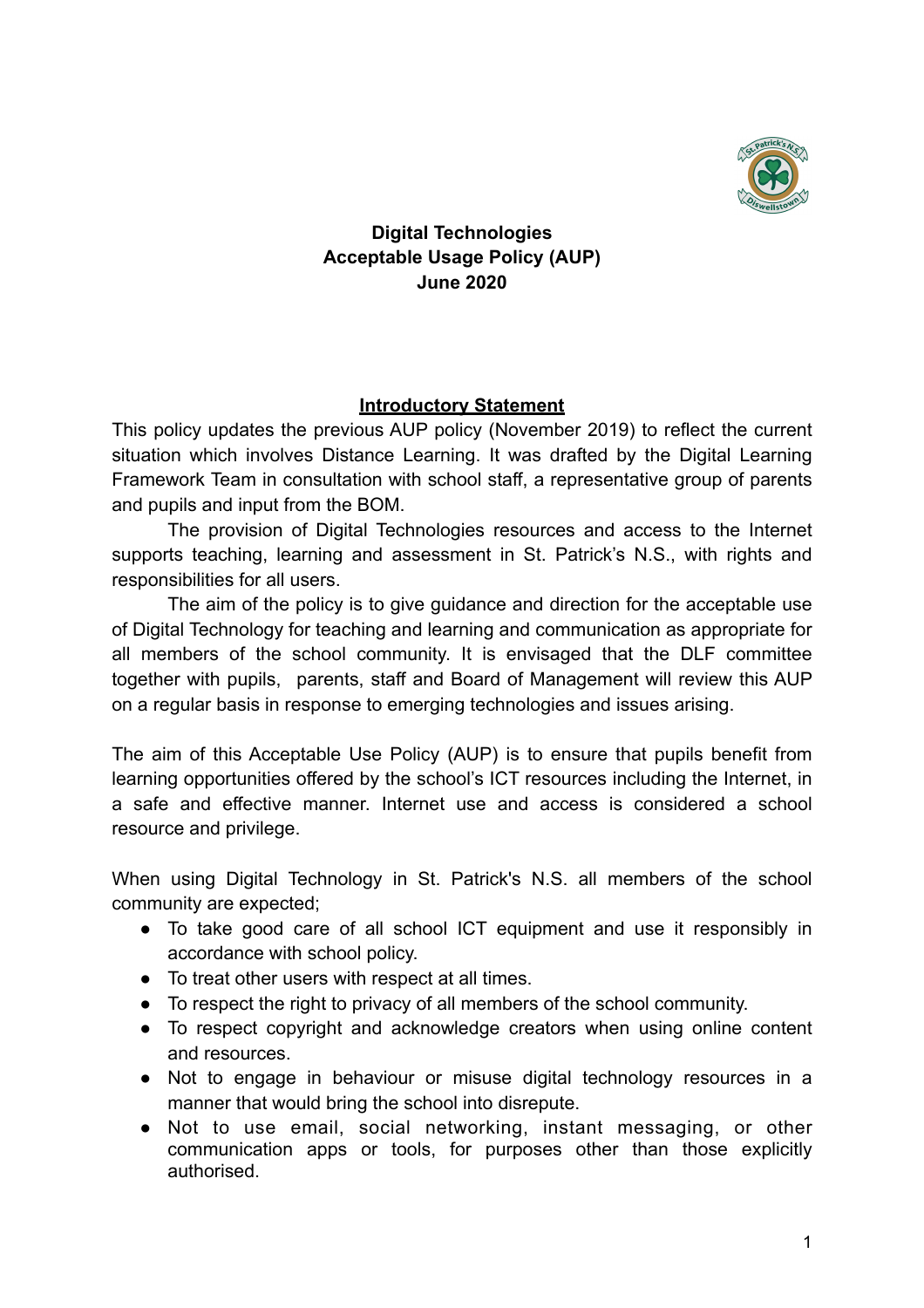## **School's Strategy**

The school employs a number of strategies in order to maximise learning opportunities and reduce risks associated with the Internet. These strategies are as follows:

- Filtering software is used in order to minimise the risk of exposure to inappropriate material as per the Professional Development Service for Teachers (PDST) guidelines. (Level 5-Content Filtering-Schools Broadband Services).
- Youtube and other specific sites have been disabled on iPads through Mosyle (iPad management system) .
- Virus protection software is used and updated on a regular basis. Uploading and downloading of non-approved software is not permitted.
- Teachers are provided with training in the area of Internet safety, online communication and digital technologies.
- Pupils are educated in the area of Internet safety as part of the SPHE curriculum. This includes but is not limited to Stay Safe lessons and Webwise lessons.
- Internet sessions are always supervised by a teacher or SNA. Apple/Google Classroom or other apps may be used to manage pupil devices when available.
- Workshops such as *Don't Be Mean Behind Your Screen* are facilitated in the school to guide parents and pupils with regard to safe use of technology every second year for senior classes.
- Safer Internet Day is acknowledged throughout the school each year.
- Pupils and their parents must sign a contract agreeing to the terms and conditions of the school's AUP in order to be allowed access to digital devices in school.

# **Searching online**

- Students use the Internet for educational purposes only as directed by their teacher.
- Students do not disclose or publicise personal information.
- Students will not log into another person's account.
- Downloading, accessing or searching for materials or images not relevant to their studies is not permitted.
- Children are only permitted to access sites authorised by the supervising teacher.
- Students are not permitted to intentionally visit Internet sites that contain obscene, illegal, hateful or otherwise inappropriate materials.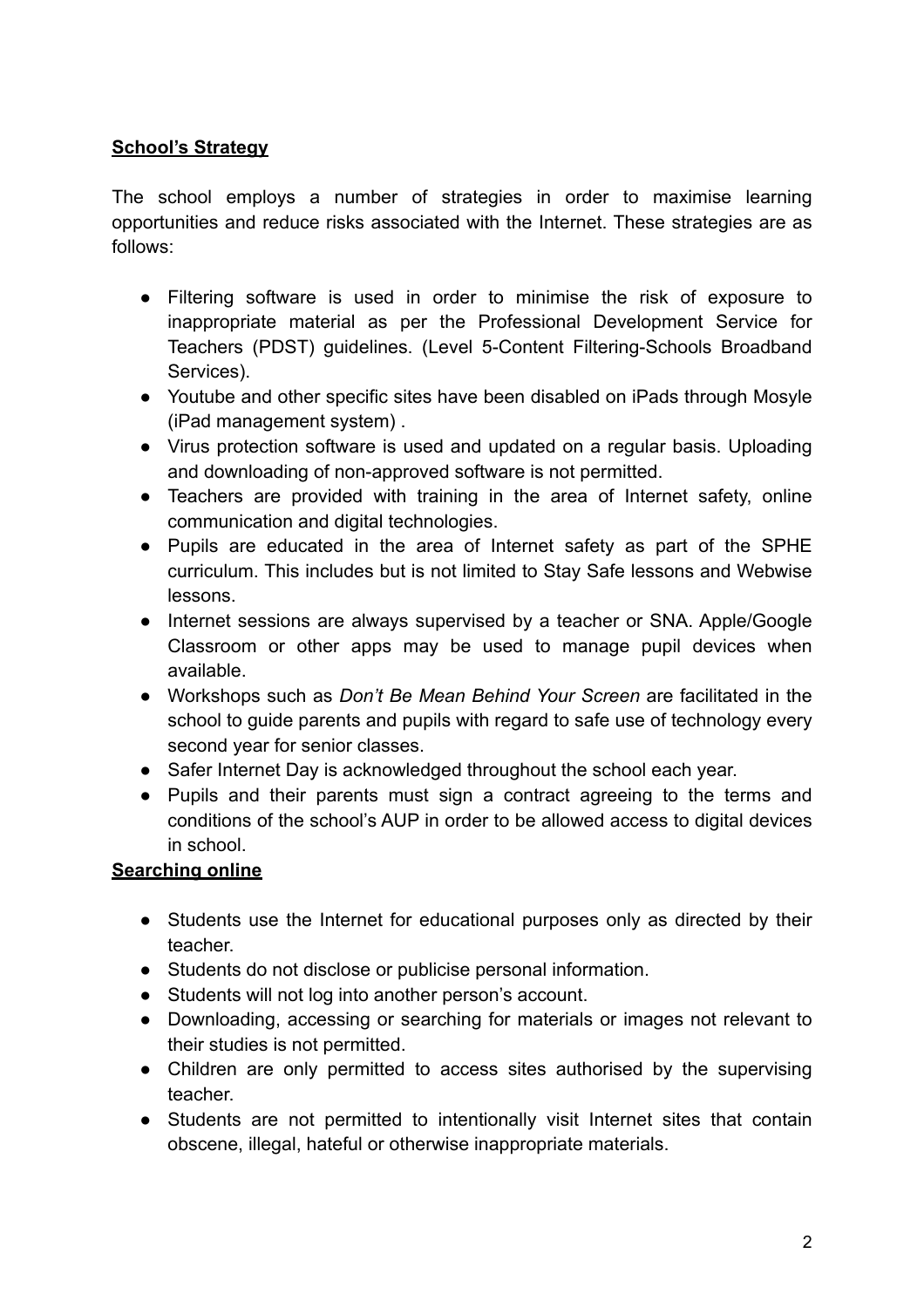● Students are expected to report accidental access to inappropriate materials immediately to the class teacher or teacher working with the class.

## **School Website**

- Pupils may be afforded the opportunity to publish projects, artwork or school work on the World Wide Web via the school's website.
- The publication of student work is coordinated by a teacher.
- The school uses digital photographs, audio or video clips focusing on group activities. Content focusing on individual students will not be published on the school website without parental permission.
- The school website will not publish the names of individuals in a photograph.
- Personal pupil information including home address and contact details will be omitted from school web pages.

## **Distance Learning and Online Behaviour**

- Seesaw is currently being used as our Distance Learning Platform. Parental permission is sought through Aladdin Connect.
- Google Meet and Zoom App are used for Staff meetings, BOM meetings, Committee meetings and Information meetings/Webinars for parents. Best Practice security procedures are followed. ( See Appendix 1)
- Students may use approved class Google accounts under parental supervision or with permission from a teacher. (These accounts have limited privileges which do not allow email.)
- Children may have access to online educational programmes for use in school and at home as part of their Digital Homework.
- Students are asked not to reveal their own or other people's personal details, such as addresses, telephone numbers, pictures or social media contacts.
- Students must not post or share personal information about pupils, staff or other members of the St. Patrick's community on social media.
- Students must not use social media or the Internet in any way to harass, insult or abuse other individuals. This applies to online communication both inside and outside school.
- Students may not seek to connect with or "Friend Request" any member of school staff using any social media facility.
- Students may not send or receive any material that is illegal, obscene, defamatory or that is intended to annoy or intimidate another person.
- The use of all instant messaging services or apps by pupils is strictly forbidden in school or on any school device.
- Cyberbullying: the school adheres to the DES Procedures for Anti-bullying for Primary and Post Primary Schools definition of bullying as "unwanted negative behaviour, verbal, psychological or physical, conducted by an individual or group against another person or persons and which is repeated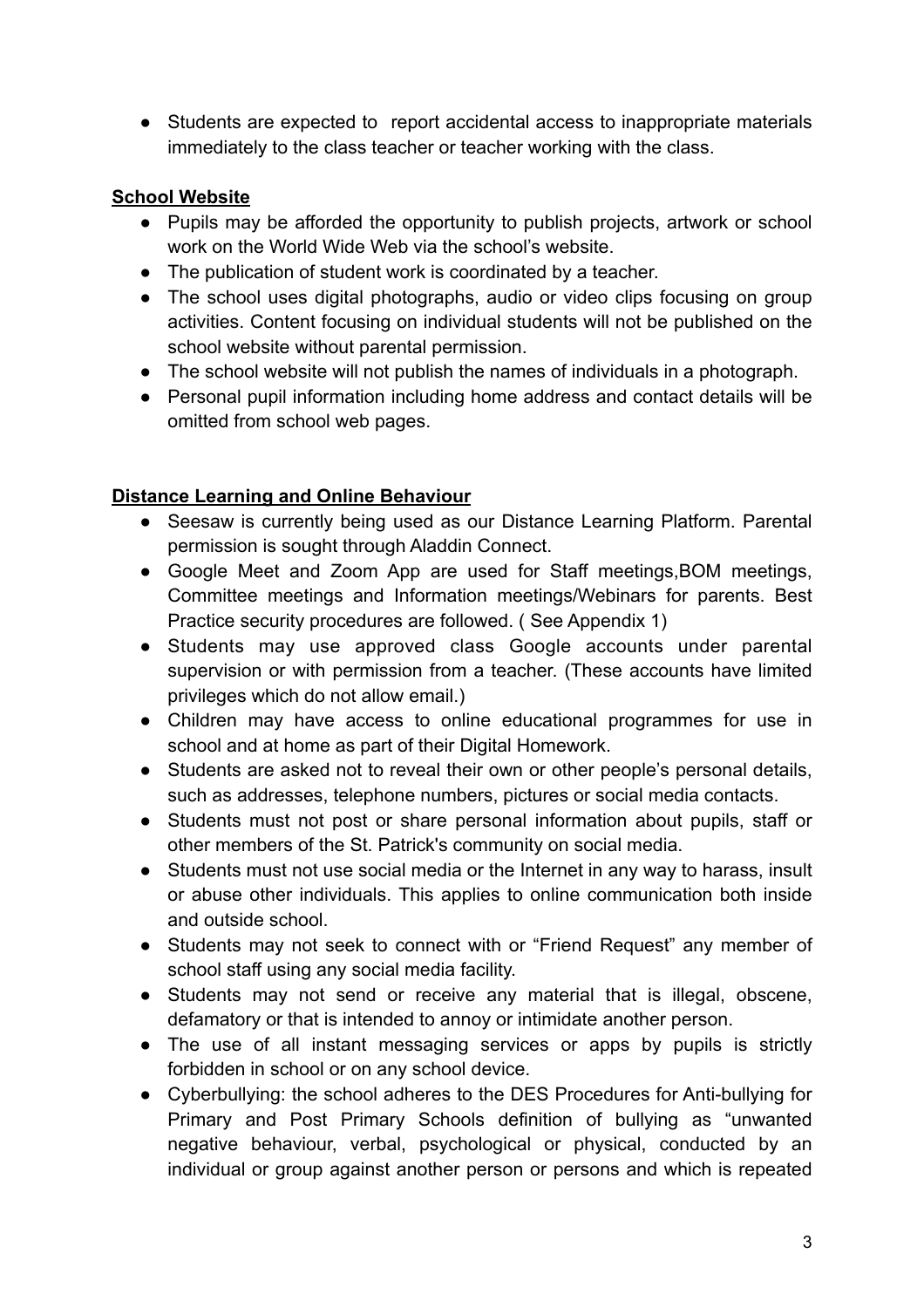over time." This definition includes cyberbullying even when it happens outside the school. Additionally the posting of an offensive comment online is considered as cyberbullying due to the potential to be circulated to many users. Incidents of cyberbullying will be dealt with under the St Patrick's antibullying policy.

● Critical Incidents: As per the school's Critical Incident Management Policy, in the event of a critical incident in St.Patrick's all pupils and staff will be expected to abide by this AUP.

# **Staying Safe in the Distance Learning Environment**

- It is important that teachers maintain the safe and ethical use of the internet during distance learning and assist parents and guardians to be aware of their role also. There are helpful resources available at<https://www.webwise.ie/> to support teachers, parents and students. Schools should also ensure that their Acceptable Use Policy (AUP) informs and guides remote or distance learning activity.
- Principals and teachers should keep personal data safe when working from home and follow the data protection policy around the use of email in their school.
- All staff have been advised to log out of school related websites or Apps after use. All staff have been instructed not to save passwords on devices for any websites/apps which may contain sensitive information.
- Teachers should only use the school's trusted networks or cloud services and comply with any rules and procedures about cloud or network access, login details and data sharing.

#### **Video conferencing with students**

- If it is deemed appropriate for a teacher, SNA or other staff member to video call a student, consent needs to be sought from parents through Aladdin Connect Permissions. The School's Code of Behaviour and this AUP apply during all meetings.
- A staff member of St.Patrick's NS will host the meeting inviting the pupil and his/her parent/guardian. The host will immediately end any meeting where breaches of the Code of Behaviour or the AUP occur.

#### **Managing the Orgainsation during school closure**

• School management and staff use Aladdin connect, the school email and the school website to communicate with parents/guardians during school closure. Parents can contact staff members via the school email [\(info@stpatricksns.ie](mailto:info@stpatricksns.ie)) and mails are forwarded to the relevant person.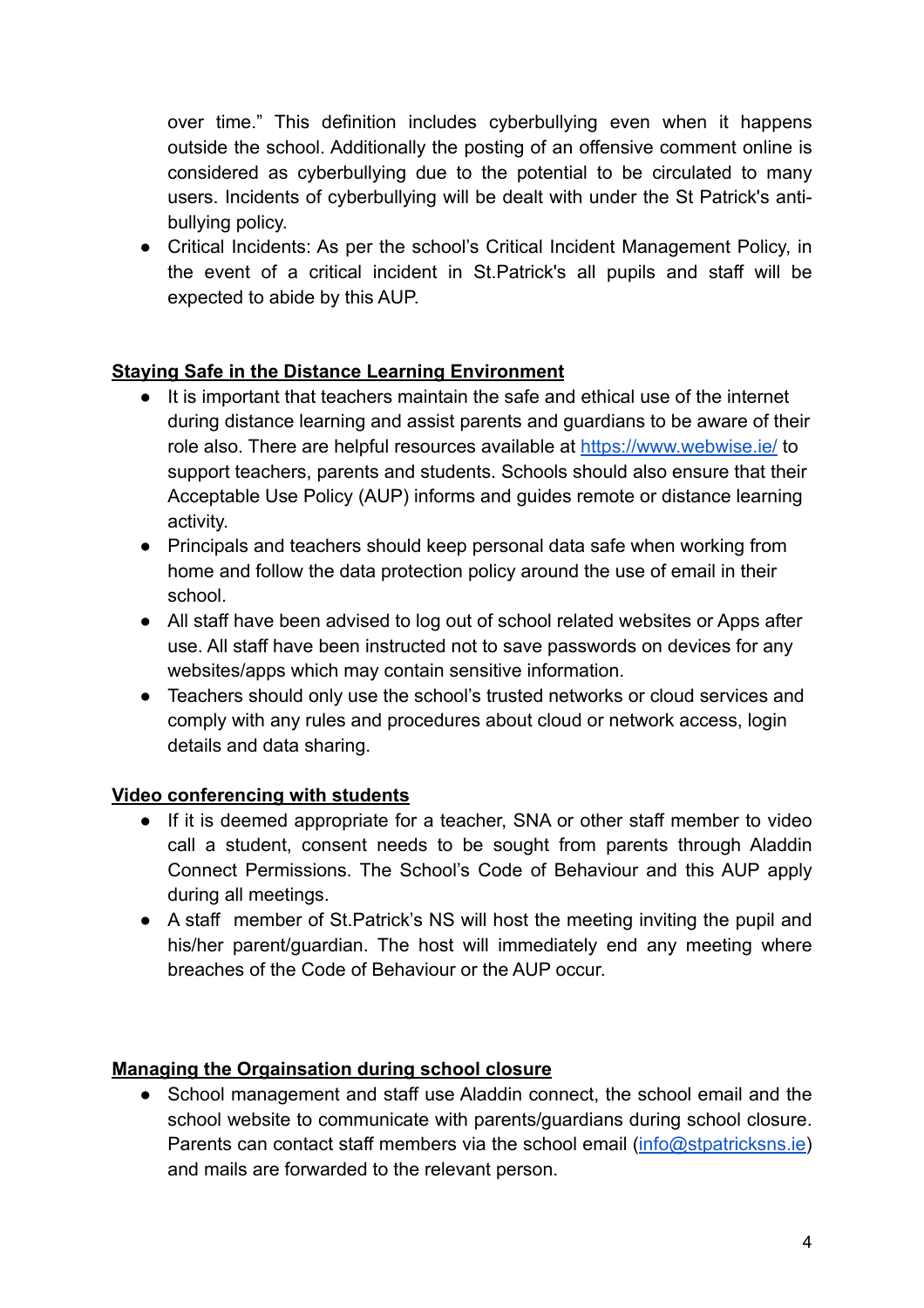● Staff meetings and Board of Management meetings are held on secure video conference platforms such as Google Meet or Zoom Meetings.

### **Personal Devices**

Smart watches with messaging functions or games are not permitted in school. Please refer to Mobile Phone Policy

## **Sanctions**

Misuse of ICT and the Internet will result in disciplinary action in line with our school's Code Of Behaviour, Anti Bullying Policy and Mobile Phone Policy. The school reserves the right to report any illegal activities to the appropriate authorities.

# **Legislation**

This policy is set out in accordance with the provisions of the :-

- Data Protection Act (GDPR) 2018
- Child Trafficking and Pornography Act 1998
- Interception Act 1993
- Video Recordings Act 1989

AUP Ratified by Board Of Management June 2020 Signed:



John Conway, Chairperson BOM

Mary Power.

Mary Power, School Principal

Appendix 1

Best Practice protocols for online meetings.

Invitations with link/meeting ID and Passwords are sent to relevant participants only and must not be shared with others.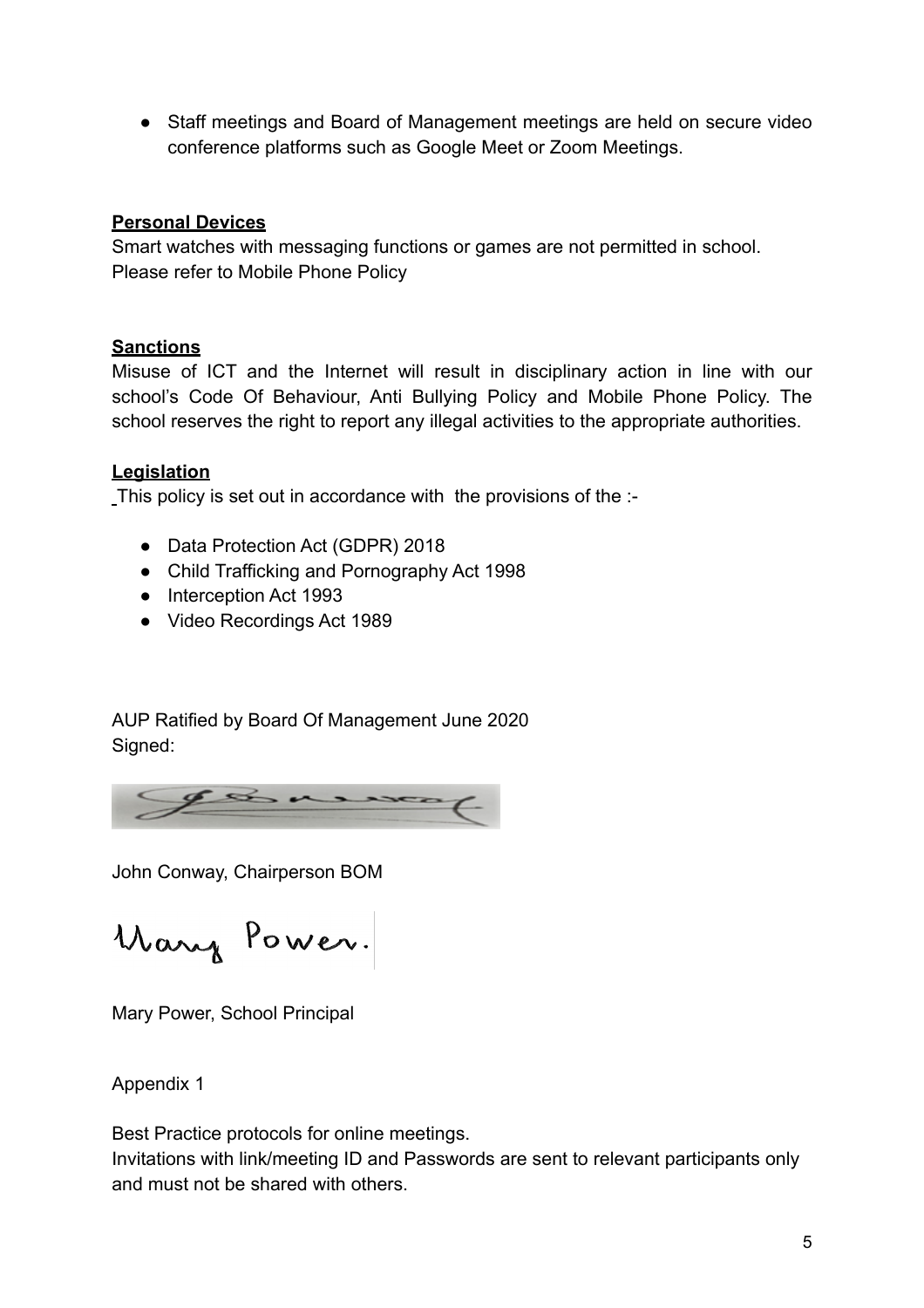All available security settings are enabled e.g. waiting room / screen sharing. Participants must use their real names when attending a meeting for identification purposes.

Participants are asked to dress appropriately.

Participants are not permitted to record the screen, sound or any part of a meeting, presentation or webinar without the consent of all involved.

Participants will be informed of any incidence where school management is recording a meeting and the purpose of the recording will be outlined. (eg To facilitate those unable to attend at a particular time - 6th class Graduation/Junior Infant Parent Information evening).

In large meetings, all attendees will be muted and cameras of attendees disabled. Larger meetings will have more than one Host/Co-host to manage Waiting Room + Q&A.

The Q&A facility may be used where appropriate.

The school management reserves the right at all times to remove an attendee from a meeting if the behaviour of an attendee is deemed inappropriate or in breach of the AUP.

In any incidence where children are attending a 'meeting', a parent/guardian must give permission for the child to attend and/or be present at the start of the meeting. The host is the last to leave the meeting and will 'End Meeting'.